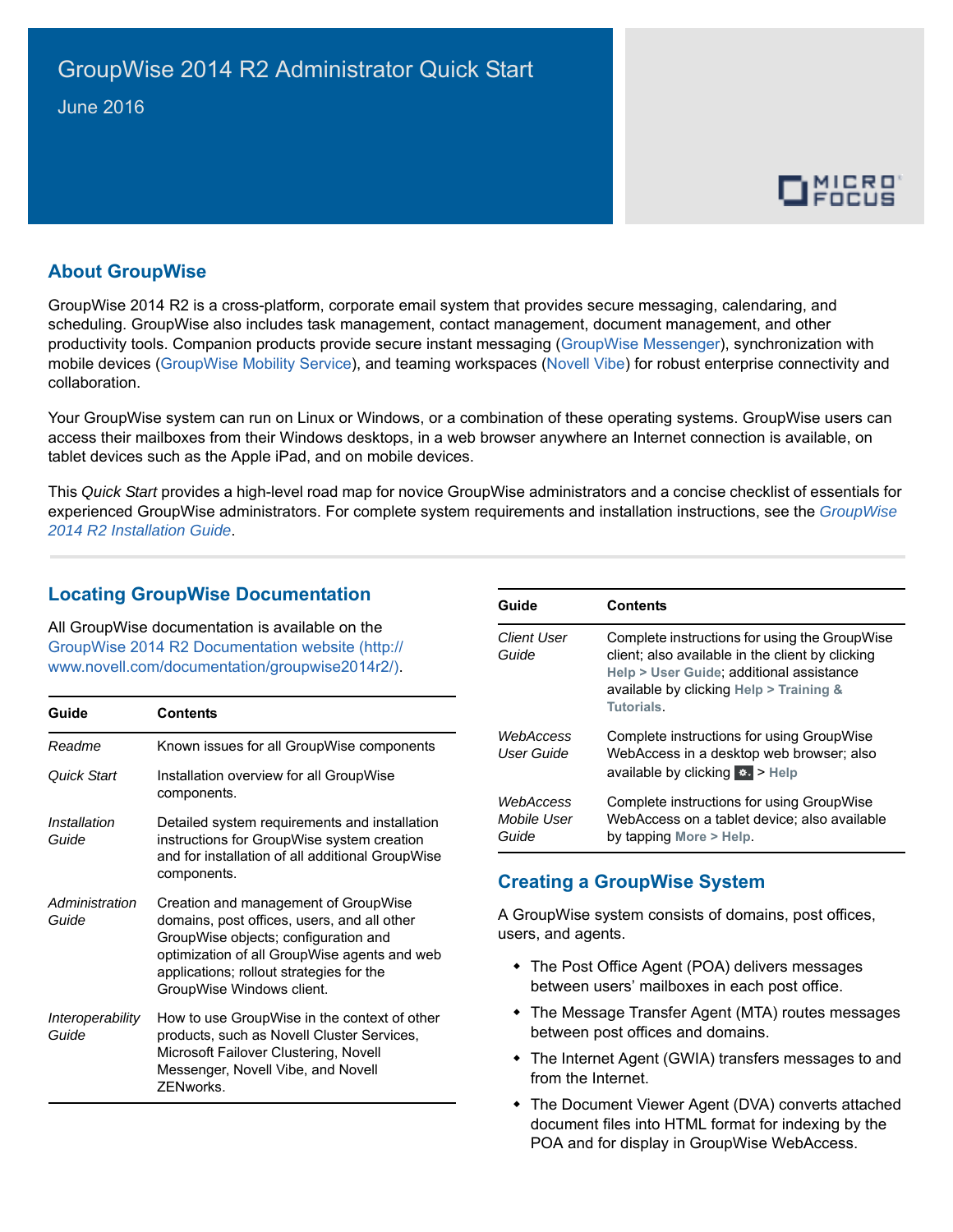#### <span id="page-1-1"></span>GROUPWISE SYSTEM REQUIREMENTS

 $\Box$  x86-64 processor

 $\Box$  Any of the following server operating systems for the GroupWise agents:

- Novell Open Enterprise Server (OES) 11 or Novell Open Enterprise Server (OES) 2015, plus the latest Support Pack
- SUSE Linux Enterprise Server (SLES) 11 or SUSE Linux Enterprise Server (SLES) 12 plus the latest Service Pack

**NOTE:** On Linux, the X Window System and Open Motif are required by the GUI GroupWise agent server consoles for the Post Office Agent, the Message Transfer Agent, and the Internet Agent.

By default, the GroupWise Linux agents run as services without user interfaces. Starting and stopping the agents when they are running with a user interface is not supported in the GroupWise Administration console.

 Windows Server 2012 R2, plus the latest Service Pack

 $\Box$  One or more of the following directories:

• NetIQ eDirectory 8.8.7 or later, plus the latest Support Pack, with LDAP enabled (optional)

You can download eDirectory from the [Novell](http://download.novell.com)  [Downloads site](http://download.novell.com) (http://download.novell.com).

- Microsoft Active Directory (optional)
- Native GroupWise directory (internal; required)

 $\Box$  Any of the following web browsers for the GroupWise Administration console and agent consoles:

- Linux: Mozilla Firefox; Google Chrome
- Windows: Microsoft Internet Explorer 10 or later; Mozilla Firefox; Windows Edge
- Macintosh: Mozilla Firefox; Google Chrome; Safari
- $\Box$  Adequate server memory as required by the operating system and by the GroupWise agents on the server

For details, see ["Sample Agent Memory](https://www.novell.com/documentation/groupwise2014r2/pdfdoc/gw2014_guide_install/gw2014_guide_install.pdf#instreqadminagentmemory)  Requirements" in the *[GroupWise 2014 R2 Installation](https://www.novell.com/documentation/groupwise2014r2/pdfdoc/gw2014_guide_install/gw2014_guide_install.pdf#instfront)  Guide*.

#### <span id="page-1-0"></span>GROUPWISE SYSTEM CREATION

On a machine that meets the GroupWise system requirements:

**1** Start the GroupWise Installation Wizard in the downloaded *GroupWise 2014* software image:

Linux: Windows: \groupwise\setup.exe /gw14.0.0-*build\_version*/install.sh

- **2** Follow the on-screen instructions to create your initial GroupWise system:
	- Create the primary domain and configure the Message Transfer Agent (MTA) for it.
	- (Optional) Create a post office and configure the Post Office Agent (POA) for it.
	- (Optional) Set up the Internet Agent (GWIA) to provide Internet access.
	- (Optional) Set up the Document Viewer Agent (DVA) to provide viewing and indexing services.

After you create the primary domain, you typically create secondary domains and post offices on additional servers.

For compete setup instructions, see ["GroupWise System](https://www.novell.com/documentation/groupwise2014r2/pdfdoc/gw2014_guide_install/gw2014_guide_install.pdf#instcreatesystem)  Creation" in the *[GroupWise 2014 R2 Installation Guide](https://www.novell.com/documentation/groupwise2014r2/pdfdoc/gw2014_guide_install/gw2014_guide_install.pdf#instfront)*. For maintenance information, see ["Domains,](https://www.novell.com/documentation/groupwise2014r2/pdfdoc/gw2014_guide_admin/gw2014_guide_admin.pdf#admindomains)" "[Post Offices,](https://www.novell.com/documentation/groupwise2014r2/pdfdoc/gw2014_guide_admin/gw2014_guide_admin.pdf#adminpostoffices)" ["Post Office Agent,](https://www.novell.com/documentation/groupwise2014r2/pdfdoc/gw2014_guide_admin/gw2014_guide_admin.pdf#adminpoa)" ["Message Transfer Agent](https://www.novell.com/documentation/groupwise2014r2/pdfdoc/gw2014_guide_admin/gw2014_guide_admin.pdf#adminmta)," ["Internet](https://www.novell.com/documentation/groupwise2014r2/pdfdoc/gw2014_guide_admin/gw2014_guide_admin.pdf#admingwia)  Agent," and "[Document Viewer Agent](https://www.novell.com/documentation/groupwise2014r2/pdfdoc/gw2014_guide_admin/gw2014_guide_admin.pdf#admindva)" in the *[GroupWise](https://www.novell.com/documentation/groupwise2014r2/pdfdoc/gw2014_guide_admin/gw2014_guide_admin.pdf#adminfront)  2014 R2 Administration Guide*.

#### **Accessing Your GroupWise Mailbox on Your Windows Desktop**

Each GroupWise user has a mailbox in a post office. In a corporate workplace environment, users with Windows workstations can run the GroupWise client to access their mailboxes and to send and receive mail.

#### GROUPWISE CLIENT WORKSTATION REQUIREMENTS

x86-32 processor or x86-64 processor

On a 64-bit processor, GroupWise still runs as a 32-bit application.

- $\Box$  Any of the following desktop operating systems for the GroupWise client:
	- Windows 7 on a 1 GHz or higher workstation with at least 1 GB of RAM
	- Windows 8 or Windows 8.1 on a 1 GHz or higher workstation with at least 1 GB of RAM
	- Windows 10 on a 1 GHz or higher workstation with at least 1 GB of RAM
- $\Box$  Approximately 200 MB of free disk space on each user's workstation to install the GroupWise client.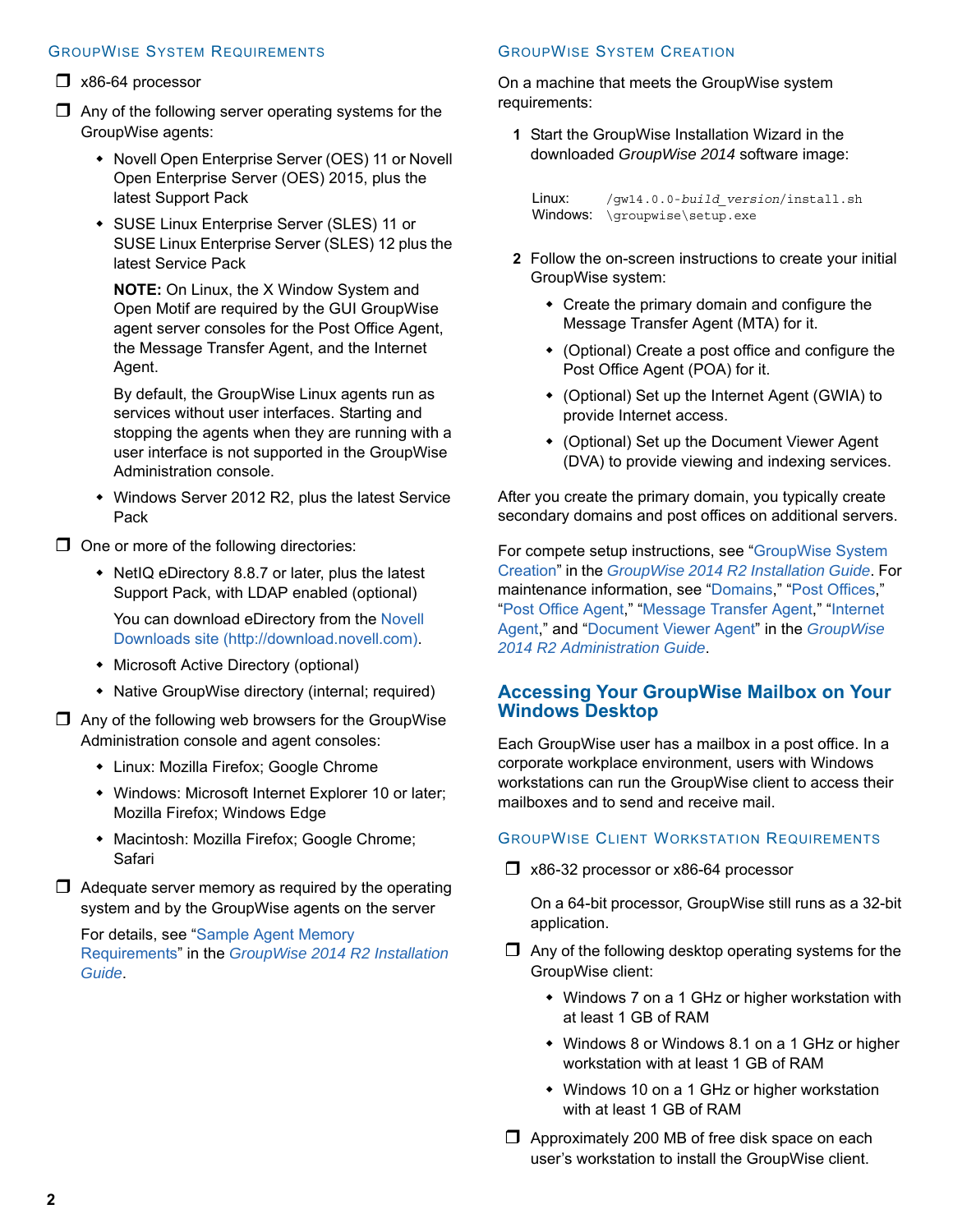### GROUPWISE CLIENT INSTALLATION

At a Windows workstation that meets the client requirements:

- **1** Run the GroupWise Installation Wizard (gw14.*x*.*x*\_client\_win\_multi.exe).
- **2** Click **GroupWise Client** to start the GroupWise Client Setup Wizard.
- **3** Follow the on-screen instructions to install the GroupWise client software on your workstation.

The Installation Wizard adds a GroupWise client icon to your desktop.

**4** Double-click the GroupWise client icon to start the GroupWise client.

For system-wide rollout of the GroupWise client software, you will probably not provide the downloaded software image to each GroupWise user. See "[Client](https://www.novell.com/documentation/groupwise2014r2/pdfdoc/gw2014_guide_admin/gw2014_guide_admin.pdf#adminclient)" in the *[GroupWise 2014 R2 Administration Guide](https://www.novell.com/documentation/groupwise2014r2/pdfdoc/gw2014_guide_admin/gw2014_guide_admin.pdf#adminfront)* for various client rollout alternatives, including the use of Novell ZENworks.

## **Accessing Your GroupWise Mailbox from Your Web Browser, Tablet Device, or Mobile Device**

GroupWise WebAccess enables GroupWise users to access their GroupWise mailboxes through web browsers, on tablet devices such as the Apple iPad, and on mobile devices such as cell phones.

The WebAccess Application integrates into your web server so that GroupWise mailbox information can be displayed in your web browser or on your tablet device or mobile device. The WebAccess Application communicates with the Post Office Agent (POA) to obtain the mailbox information and with the Document Viewer Agent (DVA) to convert documents into HTML format for viewing in your mobile environment.

## <span id="page-2-0"></span>GROUPWISE WEBACCESS SYSTEM REQUIREMENTS

- $\Box$  x86-64 or x86-32 processor
- $\Box$  A supported web server for your operating system:
	- OES 11 / OES 2015 / SLES 11: Apache 2.2, plus Tomcat 7, plus IBM Java 8 Runtime Environment (JRE), plus the ModProxy Module
	- Windows Server 2008 R2 / Windows Server 2012: Microsoft Internet Information Server (IIS) 7 or later, plus Tomcat 7, plus IBM Java 8 Runtime Environment (JRE), plus Jakarta Connector 1.2, plus ISAPI support
- $\Box$  Any of the following web browsers:
	- Linux: Mozilla Firefox; Google Chrome
- Windows: Microsoft Internet Explorer 9 or later; Mozilla Firefox; Google Chrome; Windows Edge
- Macintosh: The latest version of Safari for your version of Mac OS; Mozilla Firefox; Google Chrome

## GROUPWISE WEBACCESS MOBILE REQUIREMENTS

Any of the following tablet operating systems and tablets:

- $\Box$  Android 4.1, 5.0, or later, with Google Chrome, on any Android device
- $\Box$  Apple iOS 7.x, 8.x, or later, with Apple Safari
- $\Box$  Kindle Fire, with Amazon Silk
- Windows Mobile 8.0 or later Pro, with Microsoft Internet Explorer, on any Windows device (full WebAccess, no template)

# GROUPWISE WEBACCESS INSTALLATION

- **1** Start the GroupWise Installation Wizard on a web server, as described in ["GroupWise System Creation"](#page-1-0)  [on page 2](#page-1-0).
- **2** On Linux, enter **Installation > GroupWise WebAccess**. or

On Windows, click **GroupWise WebAccess**.

**3** Follow the on-screen instructions to install the WebAccess Application to the web server.

On Windows, the Installation program can immediately restart the web server for you.

- **4** (Conditional) On Linux, restart Apache and Tomcat.
- **5** To display the GroupWise WebAccess login page, use the following URL:

http://*web\_server\_address*/gw/webacc

Replace *web\_server\_address* with the IP address or DNS hostname of the web server.

For complete installation instructions, see ["Setting Up](https://www.novell.com/documentation/groupwise2014r2/pdfdoc/gw2014_guide_install/gw2014_guide_install.pdf#installwebaccess)  GroupWise WebAccess" in the *[GroupWise 2014 R2](https://www.novell.com/documentation/groupwise2014r2/pdfdoc/gw2014_guide_install/gw2014_guide_install.pdf#instfront)  Installation Guide*. For maintenance instructions, see ["WebAccess"](https://www.novell.com/documentation/groupwise2014r2/pdfdoc/gw2014_guide_admin/gw2014_guide_admin.pdf#adminwebaccess) in the *[GroupWise 2014 R2 Administration](https://www.novell.com/documentation/groupwise2014r2/pdfdoc/gw2014_guide_admin/gw2014_guide_admin.pdf#adminfront)  Guide*.

## **Publishing Your Calendar and Free/Busy Information on the Internet**

The GroupWise Calendar Publishing Host enables GroupWise users to publish their GroupWise Calendars and free/busy status on the Internet, so that non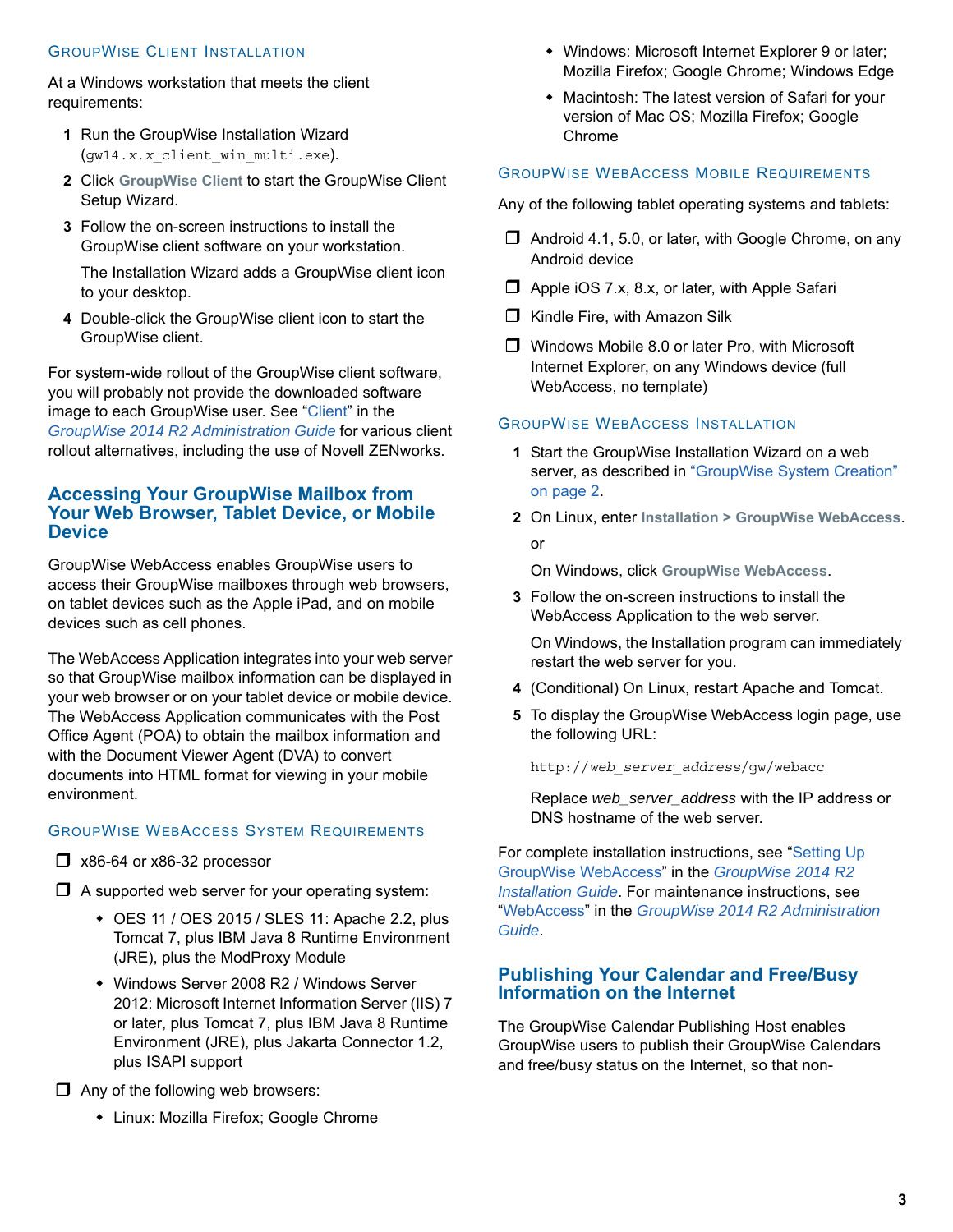GroupWise users can see their schedules and availability. This helps non-GroupWise users schedule convenient appointments with GroupWise users.

For installation instructions, see "[Setting Up the GroupWise](https://www.novell.com/documentation/groupwise2014r2/pdfdoc/gw2014_guide_install/gw2014_guide_install.pdf#installcalpubhost)  Calendar Publishing Host" in the *[GroupWise 2014 R2](https://www.novell.com/documentation/groupwise2014r2/pdfdoc/gw2014_guide_install/gw2014_guide_install.pdf#instfront)  Installation Guide*. For maintenance instructions, see ["Calendar Publishing Host](https://www.novell.com/documentation/groupwise2014r2/pdfdoc/gw2014_guide_admin/gw2014_guide_admin.pdf#admincalpub)" in the *[GroupWise 2014 R2](https://www.novell.com/documentation/groupwise2014r2/pdfdoc/gw2014_guide_admin/gw2014_guide_admin.pdf#adminfront)  Administration Guide*.

### **Synchronizing Your Mobile Device with GroupWise**

You can use the GroupWise Mobility Service to synchronize email and other personal information manager (PIM) data from GroupWise to mobile devices that support Microsoft ActiveSync protocol 12.*x*.

Supported mobile device operating systems include:

- Android 3.*x* and 4.*x*
- Apple iOS 5.*x*, 6.x, and 7.x
- Windows Phone 7
- Windows 8 (Phone, Tablet, and Desktop)
- BlackBerry 10.**x**

For installation instructions, see the *[GroupWise Mobility](https://www.novell.com/documentation/groupwisemobility2014r2/pdfdoc/gwmob2014r2_guide_install/gwmob2014r2_guide_install.pdf#instfront)  [Service 2014 R2 Installation Guide](https://www.novell.com/documentation/groupwisemobility2014r2/pdfdoc/gwmob2014r2_guide_install/gwmob2014r2_guide_install.pdf#instfront)*. For maintenance instructions, see the *[GroupWise Mobility Service 2014 R2](https://www.novell.com/documentation/groupwisemobility2014r2/pdfdoc/gwmob2014r2_guide_admin/gwmob2014r2_guide_admin.pdf#adminfront)  [Administration Guide](https://www.novell.com/documentation/groupwisemobility2014r2/pdfdoc/gwmob2014r2_guide_admin/gwmob2014r2_guide_admin.pdf#adminfront)*.

#### **Communicating in Real Time with Other GroupWise Users**

Novell Messenger is a cross-platform, corporate-based, secure instant messaging solution that supports instant messaging, presence, chat rooms, broadcasts, and archiving of conversations for GroupWise users. Messenger runs on Linux and Windows.

For basic instructions, see the *[GroupWise and Messenger](https://www.novell.com/documentation/groupwise2014/gw2014_qs_messenger/data/gw2014_qs_messenger.html)  [Quick Start](https://www.novell.com/documentation/groupwise2014/gw2014_qs_messenger/data/gw2014_qs_messenger.html)*. For more detailed information, see the *[Novell](https://www.novell.com/documentation/novell_messenger22/pdfdoc/messenger22_install/messenger22_install.pdf#A20gkue)  [Messenger 2.2 Installation Guide](https://www.novell.com/documentation/novell_messenger22/pdfdoc/messenger22_install/messenger22_install.pdf#A20gkue)* and the *[Novell](https://www.novell.com/documentation/novell_messenger22/pdfdoc/messenger22_admin/messenger22_admin.pdf#Front)  [Messenger 2.2 Administration Guide](https://www.novell.com/documentation/novell_messenger22/pdfdoc/messenger22_admin/messenger22_admin.pdf#Front)*.

## **Collaborating with Other GroupWise Users**

Novell Vibe enhances GroupWise by providing easy document management and sharing, team calendars and task lists, workflows, discussion threads, wikis, blogs, RSS feeds, and more.

For basic instructions, see the *[GroupWise and Vibe Quick](https://www.novell.com/documentation/groupwise2014/gw2014_qs_vibe/data/gw2014_qs_vibe.html)  [Start](https://www.novell.com/documentation/groupwise2014/gw2014_qs_vibe/data/gw2014_qs_vibe.html)*. For more detailed information, see the *[Novell Vibe](https://www.novell.com/documentation/vibe34/pdfdoc/vibe34_inst/vibe34_inst.pdf#bookinfo)  [3.4 Installation Guide](https://www.novell.com/documentation/vibe34/pdfdoc/vibe34_inst/vibe34_inst.pdf#bookinfo)* and the *[Novell Vibe 3.4](https://www.novell.com/documentation/vibe34/pdfdoc/vibe34_admin/vibe34_admin.pdf#bookinfo)  [Administration Guide](https://www.novell.com/documentation/vibe34/pdfdoc/vibe34_admin/vibe34_admin.pdf#bookinfo)*.

## **Monitoring Your GroupWise System**

GroupWise Monitor is a monitoring and management tool that allows you and other GroupWise administrators to monitor GroupWise agents from any location where you are connected to the Internet and have access to a web browser. Some agent administration can also be performed from your web browser.

#### GROUPWISE MONITOR SYSTEM REQUIREMENTS

- $\Box$  Any server operating system listed in "GroupWise" [System Requirements" on page 2](#page-1-1)
- □ Any web server listed in "GroupWise WebAccess [System Requirements" on page 3](#page-2-0)
- Any web browser listed in ["GroupWise WebAccess](#page-2-0)  [System Requirements" on page 3](#page-2-0)

More detailed Monitor requirements are listed in the *[GroupWise 2014 R2 Installation Guide](https://www.novell.com/documentation/groupwise2014r2/pdfdoc/gw2014_guide_install/gw2014_guide_install.pdf#instfront)*.

#### GROUPWISE MONITOR INSTALLATION

- **1** Start the GroupWise Installation Wizard, as described in ["GroupWise System Creation" on page 2.](#page-1-0)
- **2** On Linux, enter **Installation > GroupWise Monitor Agent**.

or

On Windows, click **GroupWise Monitor**.

- **3** Follow the on-screen instructions to install the Monitor Agent to a Linux or Windows server.
- **4** (Optional) Install the Monitor Application to the web server of your choice, if you want to be able to monitor the agents from outside your firewall.

On Windows, the Installation Wizard can immediately start the Monitor Agent and web server for you.

- **5** (Conditional) On Linux, restart Apache and Tomcat if you installed the Monitor Application.
- **6** (Optional) To display the main Monitor web console in your web browser either inside or outside your firewall, use the following URL:

http://*web\_server\_address*/gwmon/gwmonitor

Replace *web\_server\_address* with the IP address or DNS hostname of your web server.

**7** To display the more full-featured Monitor Agent console in your web browser, use the following URL:

http://*web\_server\_address*:8200

The Monitor Agent console, provided by the Monitor Agent itself, can be accessed only from behind your firewall.